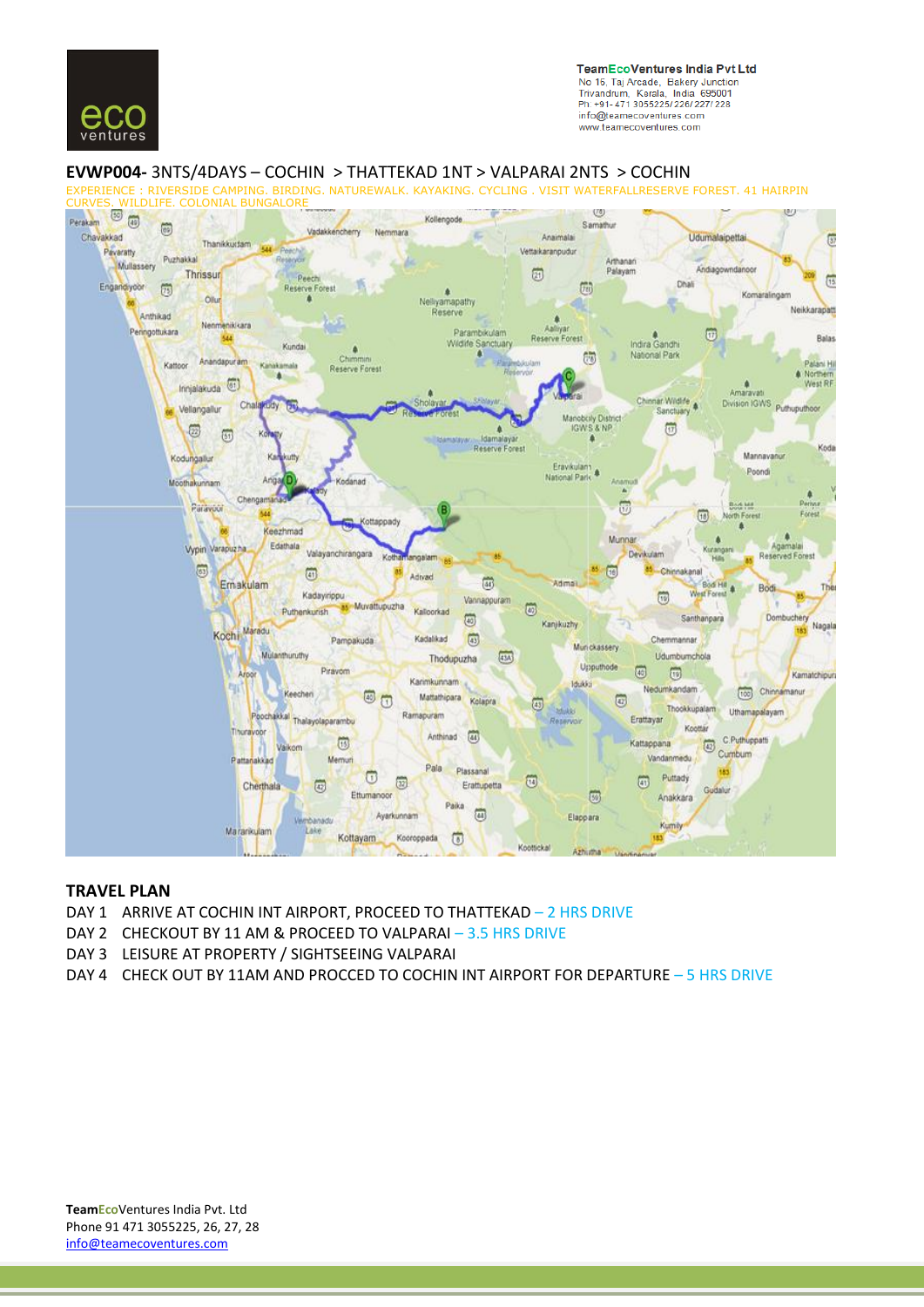

**TeamEcoVentures India Pvt Ltd** No 16, Taj Arcade, Bakery Junction<br>Trivandrum, Kerala, India 695001 Ph: +91-471 3055225/226/227/228 info@teamecoventures.com www.teamecoventures.com

**ITINERARY DAY 1** ARRIVE AT **COCHIN INT AIRPORT**, PROCEED TO **THATTEKAD** – 2 HRS DRIVE STAY AT EXCLUSIVE PROPERTY



Situated in the banks of Periyar the longest river in Kerala , Thattekkad Bird sanctuary is the abode for rare species of birds .Even though it is 25 sq km wide the wild life it carries has always made people attracted and each year the number of visitors increases from various part of the world .Thattekkad bird sanctuary is the first officially recognized bird sanctuary in Kerala .This bird sanctuary is been named after famous ornithologist Dr Salim Ali by whom this place was taken up by the government into a sanctuary status .And he himself is the architect of this sanctuary . The tallest point is Nyayappalli peak .The sanctuary is in the catchment area of Bhoothathankettu dam

We can see rare species of birds including Indian Petta , Large-billed Leaf-warbler , Cormorants, Frogmouths, which are nocturnal birds, Yellow-browed Bulbuls , Pompadour Green Pigeon , Darters etc .Even though this place is famous for birds we can see different kinds of animals too .Leopard , porcupine , deer , cobra and even elephants are seen here .The wild flowers add to the scenic beauty of this place and different plantations include Teak ,Rosewood and Mahagony are also abundund here .

Around 253 species of birds have been identified by Bombay Natural History Society .Other than the wildlife the river has various species of fishes too. When you visit this place it is advisable to get the help of a guide so that nook and corner of thattekkad bird sanctuary has its own significance .The neighbouring Idamalayar Project Area is also here and it is in protected area .Edamalayar is around 15 kms away from Thattekkad bird sanctuary

The forest is tropical evergreen forest, tropical semi evergreen forest, and also tropical deciduous forest. Patches of grassland also seen here .And the climate in here is tropical climate and the rainfall has been recorded till 3000mm.The best season to visit this place is September to march .Monsoon hits here from May to July and it is not advisable to visit this place during monsoon because forest is not accessible .

Trekking on elephant is a memorable experience here.

# ALL MEALS SERVED OVERNIGHT STAY AT THATTEKAD

**TeamEco**Ventures India Pvt. Ltd Phone 91 471 3055225, 26, 27, 28 info@teamecoventures.com